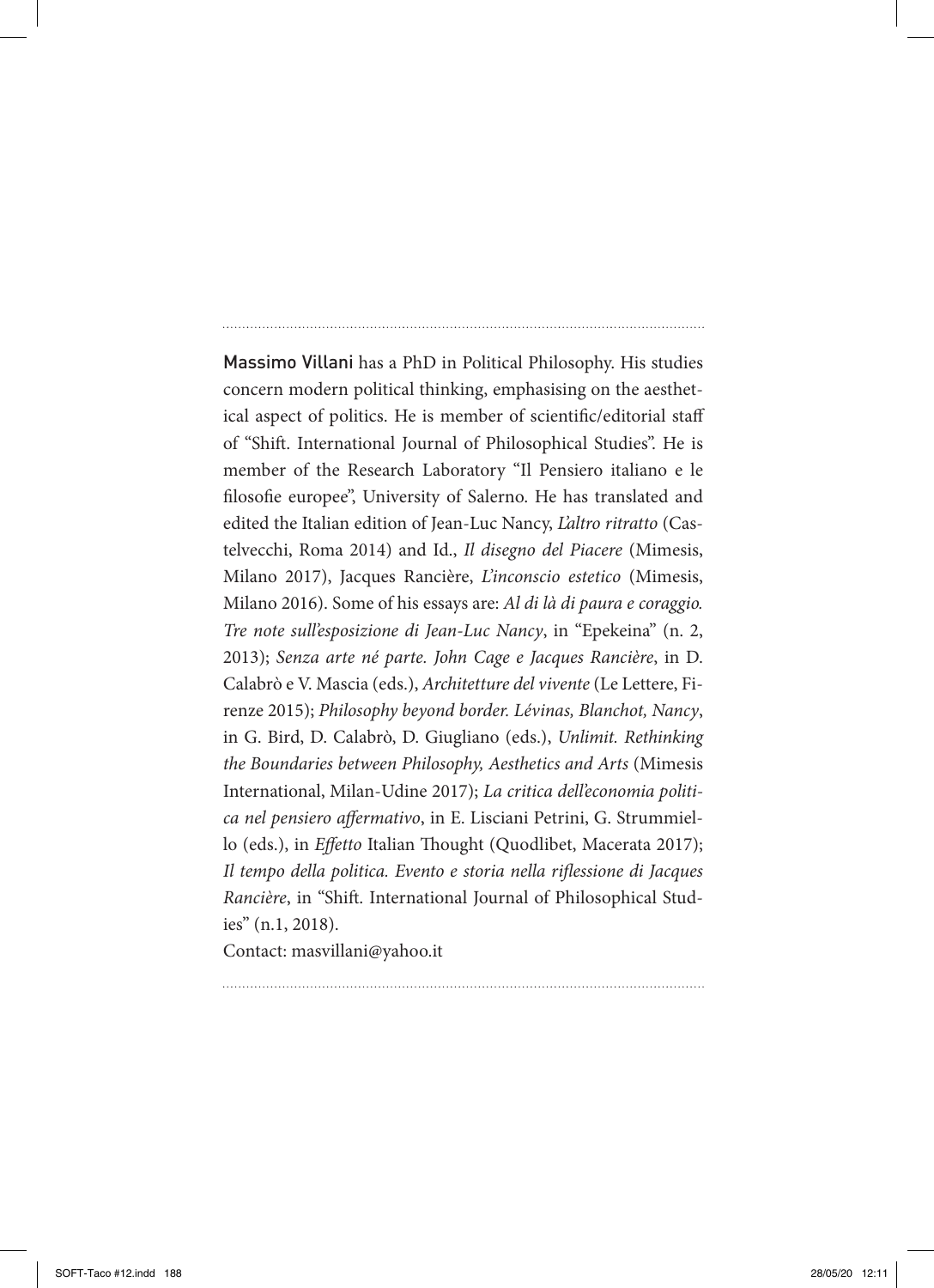*Soft Power Revista euro-americana de teoría e historia de la política y del derecho* 

*Vol. 6, 2. Julio-Diciembre 2019 ISSN (online): 2539/2239 ISSN (print): 2389-8232 http://dx.doi.org/10.14718/SoftPower.2019.6.2.11*

# **FICTION, TRUTH, POLITICS: THE AESTHETICAL DIMENSION OF ACTUALITY. FROM ARENDT TO RANCIÈRE1**

Massimo Villani

Università degli studi di Salerno

# **Abstract**

Actuality works in a medial dimension, in which the real only expresses itself, without referencing anything else. That of *medium* is a spurious space, loaded with cognitive and libidinal stains that the subjects leave behind in their relationships. Politics, in the neoliberal period, wears itself out in this context that has no links with stable facts, that is not shielded from human affairs. Starting from some of Hannah Arendt's considerations about the relational character of truth, it is possible to think of political praxis in this rigorously post-foundational context. With Jacques Rancière, we will then observe how the real, in order to be thought, needs to be turned into fiction: politics is a dispute about fiction of the common space, about how its material and symbolic configuration is imagined. But faking equality of anyone with everyone means in fact practicing it.

# **Keywords**

Rancière, Arendt, mediality, fiction, truth, coexistence.

<sup>1</sup> Reception date: 13th July 2019; acceptance date: 29th July 2019. This article is the result of research activities held at Università degli Studi di Salerno.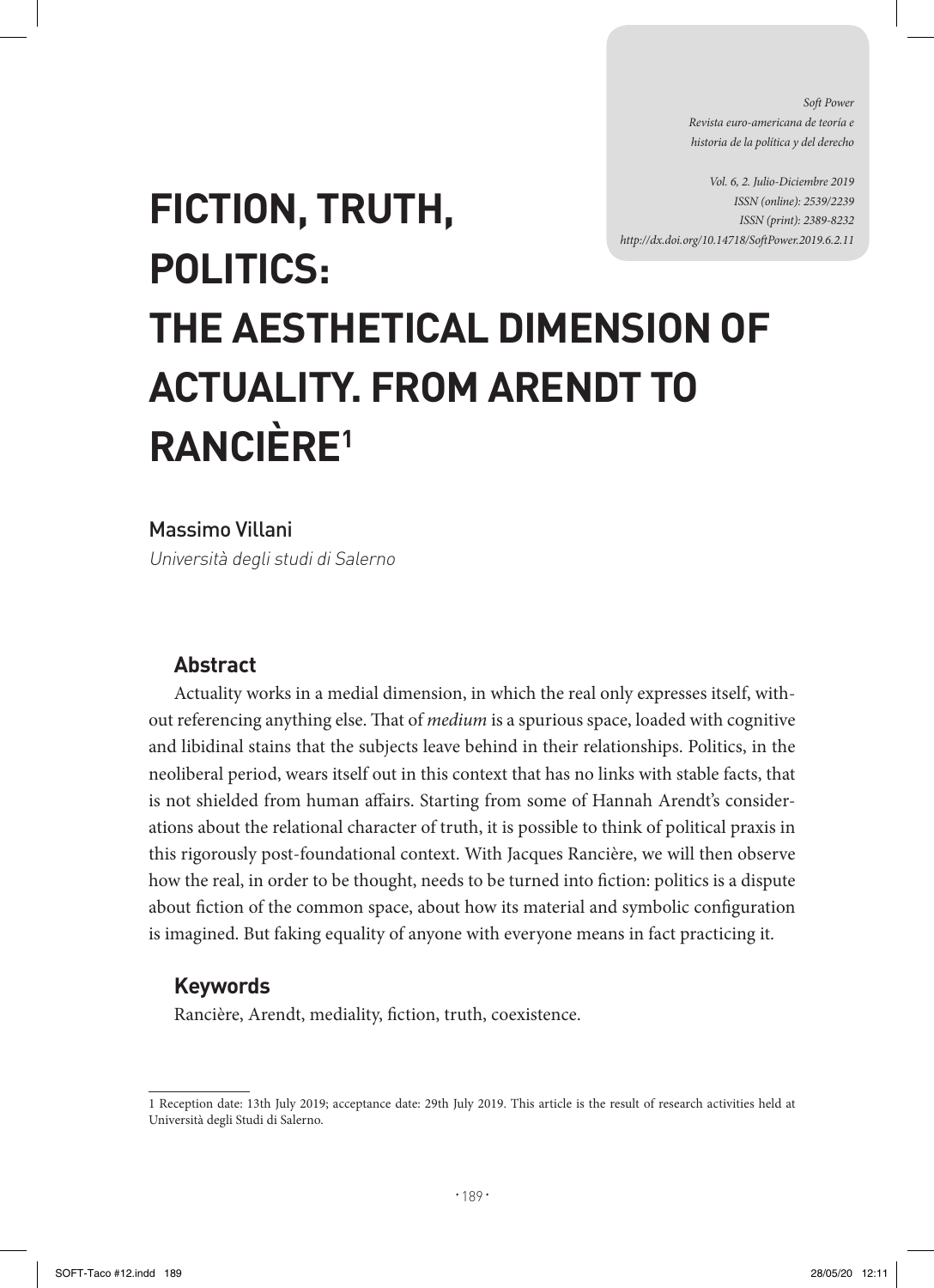Soft Power • Volumen 6, número 2, julio-diciembre, 2019

#### **Resumen**

La actualidad se desarrolla en una dimensión medial, en la cual, es decir, lo real expresa sí mismo, sin referirse a nada. El del *medium* es un espacio espurio, opacado por las incrustaciones cognitivas y libidinales que los sujetos dejan en sus relaciones. La política, en la fase neoliberal, se consuma totalmente en este contexto que no tiene conexiones con hechos que sean estables, separados de las vicisitudes humanas. A partir de algunas de las reflexiones de Hannah Arendt sobre el carácter relacional de la verdad, es posible pensar en la praxis política en este contexto estrictamente post-fundacional. Con Jacques Rancière, luego, se verá que lo real, para ser pensado, se tiene que facer ficción: la política es una disputa sobre la ficción del espacio común, sobre cómo se imagina su configuración material y simbólica. Pero fingir la igualdad de cada uno con todos significa practicarla.

#### **Palabras clave**

Rancière, Arendt, medialidad, ficción, verdad, coexistencia.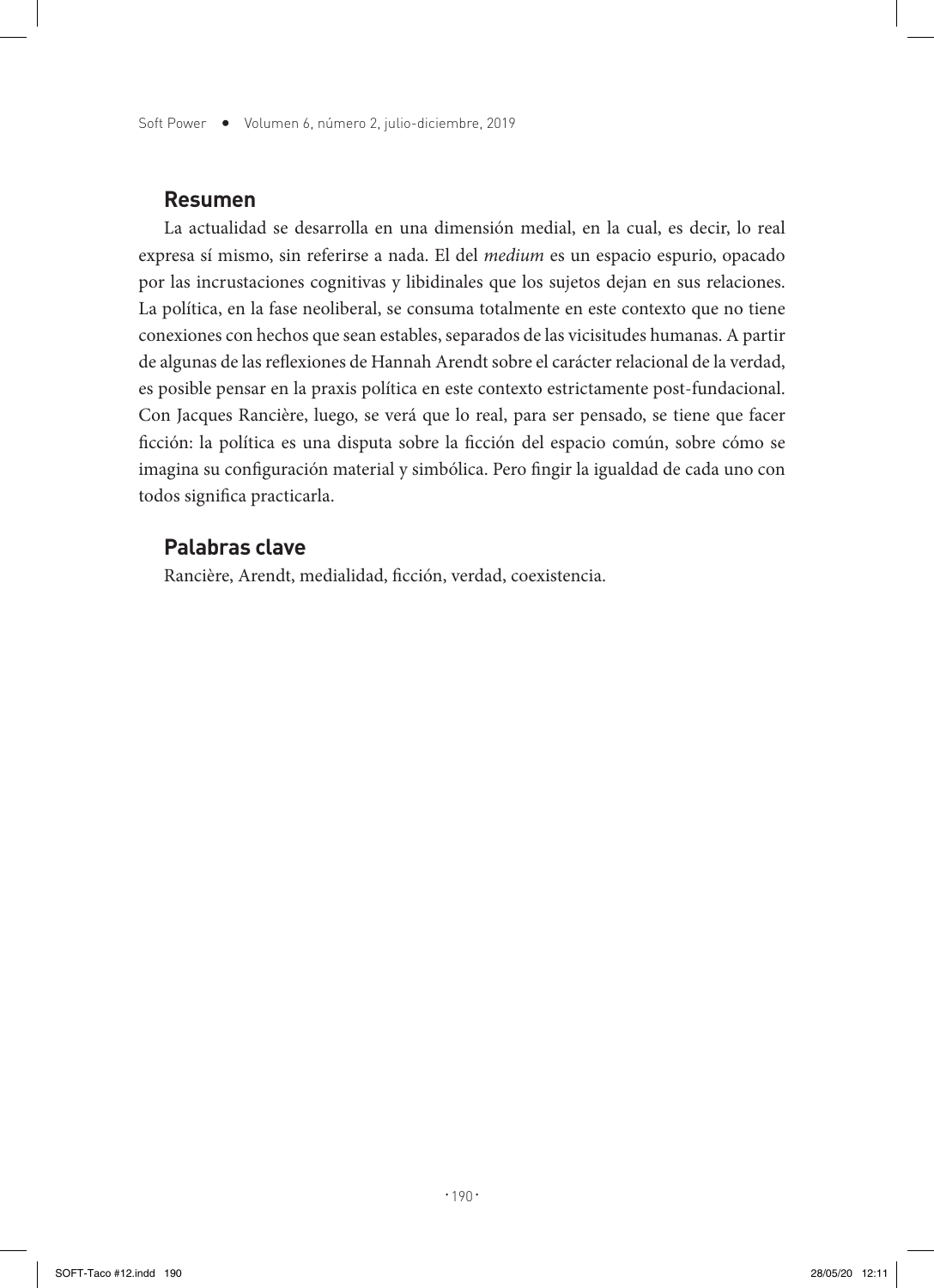In the introduction to the French edition of his novel *Crash* (1974), James Ballard says:

We live inside an enormous novel. For the writer in particular, it is less and less necessary for them to invent the fictional content of their novel. The fiction is already there. The writer's task is to invent the reality.

What could "inventing reality" mean? And most of all, what is the relationship between this invention, which according to Ballard is the writer's duty, and politics, which is everybody's duty?

If from a literary, and more broadly aesthetical, standpoint, it is conceded to thread with ease through reality and fiction or lie and truth, in politics it is necessary to exercise extreme caution: the principle of reality is often the only thing holding back the power's temptation of manufacturing reality through systematic lying. In her analysis of totalitarianism, Arendt stated that the dissolution of the boundary between reality and fiction produces the perfect servants, deprived of any political power and any contact with their peers and with the world:

the self-compulsion of ideological thinking ruins all relationships with reality. The preparation has succeeded when people have lost contact with their fellow men as well as the reality around them; for together with these contacts, men lose the capacity of both experience and thought. The ideal subject of totalitarian rule is not the convinced Nazi or the convinced Communist, but people for whom the distinction between fact and fiction (*i.e.*, the reality of experience) and the distinction between truth and false (*i.e.*, the standards of thought) no longer exist (Arendt, 1973, p. 474).

But to *us*, *today* it is important to understand how the scenery has changed compared to the age in which Arendt was writing, how the relationship between politics and truth presents itself, and verify whether this relationship allows space for a politically productive use of fiction. It's therefore necessary to check what our age has in common with what Arendt defined as the "total dominion" and how they differ instead.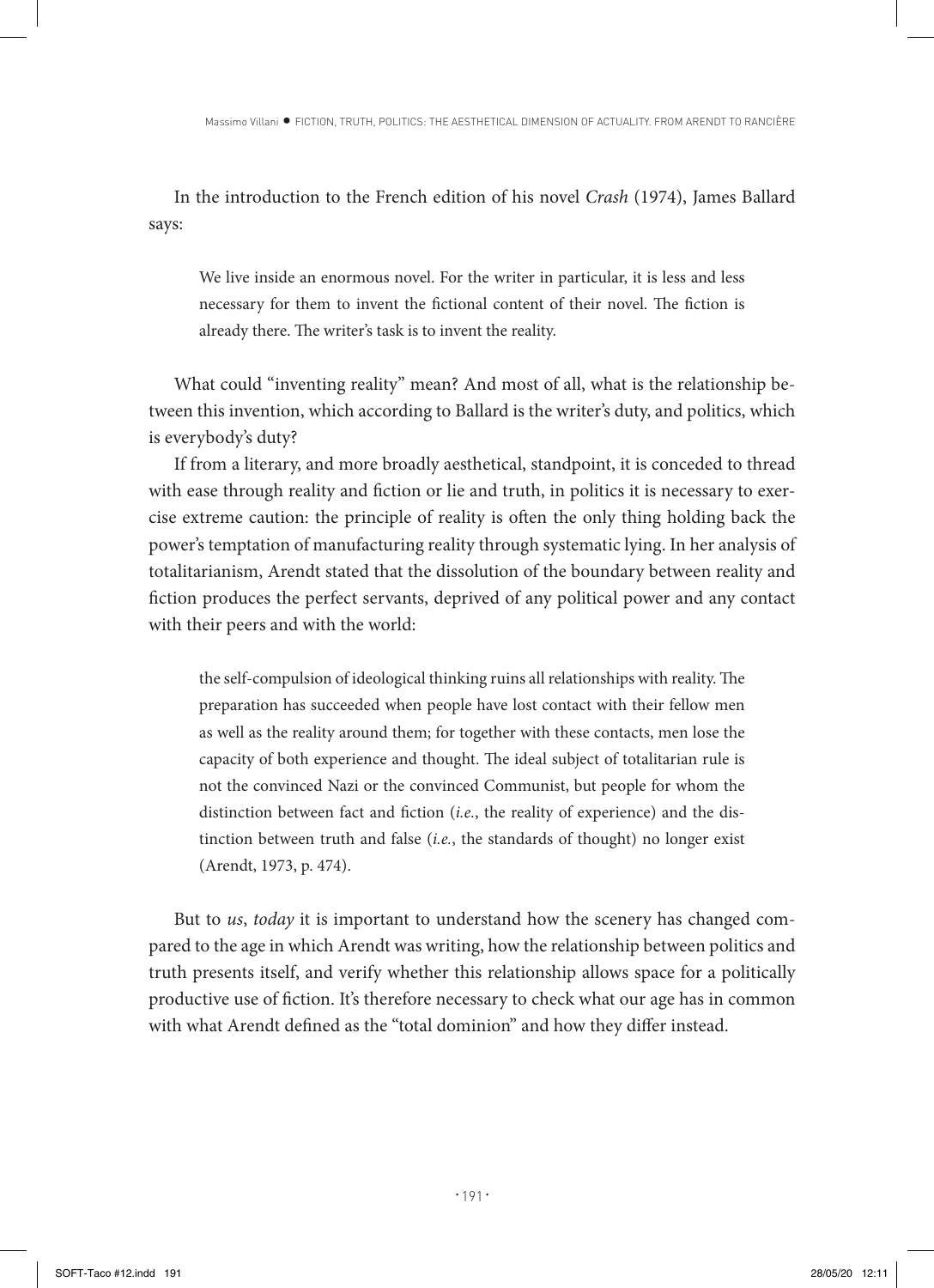# **The aestheticization of the scene**

Our time and the first decades of the past century share a post-foundational condition (Marchart, 2007). In fact, the whole modernity has acknowledged that being in common is built around a void that has to be *artificially* filled. But while the Hobbesian answer was merely formal and nominalistic, meant to make the engine of the State work with the complete elimination of any purpose that is external to the system (Good, Truth); the late modernity will, instead, bring into play the resources of *mimesis*. Starting from Hegel, and Romanticism in general, the crisis of the ground is perceived as definitive, and in this precise historical phase "un spectre a hanté l'Europe, le spectre de l'imitation" (Lacoue-Labarthe & Nancy, 1991, p. 37). The nation States seek out in the ancient times models to replicate – Athens, Sparta, Rome – in order to build their identity; but without a past to emulate, Germany (that never knew anything such as the Italian Renaissance) adopted, according to Lacoue-Labarthe and Nancy, an eminently aesthetical strategy that consisted in the *building* of a myth, the Aryan myth, as a means of identification. That is where fiction comes into play:

le mythe est une fiction en sens fort, en sens actif de façonnement, ou comme le dit Platon, de la 'plastique': il est donc un *fictionnement* dont le rôle est de proposer, sinon d'imposer des modèles ou des types […] à l'imitation desquels un individu – ou une cité, ou un peuple tout entière – peut se saisit lui-même et s'identifier. (p. 34)

In the totalitarian regime, the myth as a mimetic tool produces, far beyond Benjamin's aestheticization of politics, an actual "fusion de la politique et de l'art, *la production du politique comme* œuvre *d'art*" (Lacoue-Labarthe & Nancy, 1991, p. 49). This fusion of arts and politics, this hyperbole of *mimesis* as imposition of a shape, is exactly the dissolution of the boundary between reality and fiction, with the related loss of any relation between subjects and with a common world, of which Arendt has spoken.

There is undoubtedly a continuity linking our age to the late-modern environment, when the germs of the totalitarianism that set Europe on fire in the early twentieth century took root. In this sense Foucault (2001b) shows, in a rarely mentioned essay, how it was in Jena that the main interests of our age were shaped. We share with the men and women of the late nineteenth century the same disillusionment: we are aware of working with and within the void. But, as observed in the same essay by Foucault, in Ro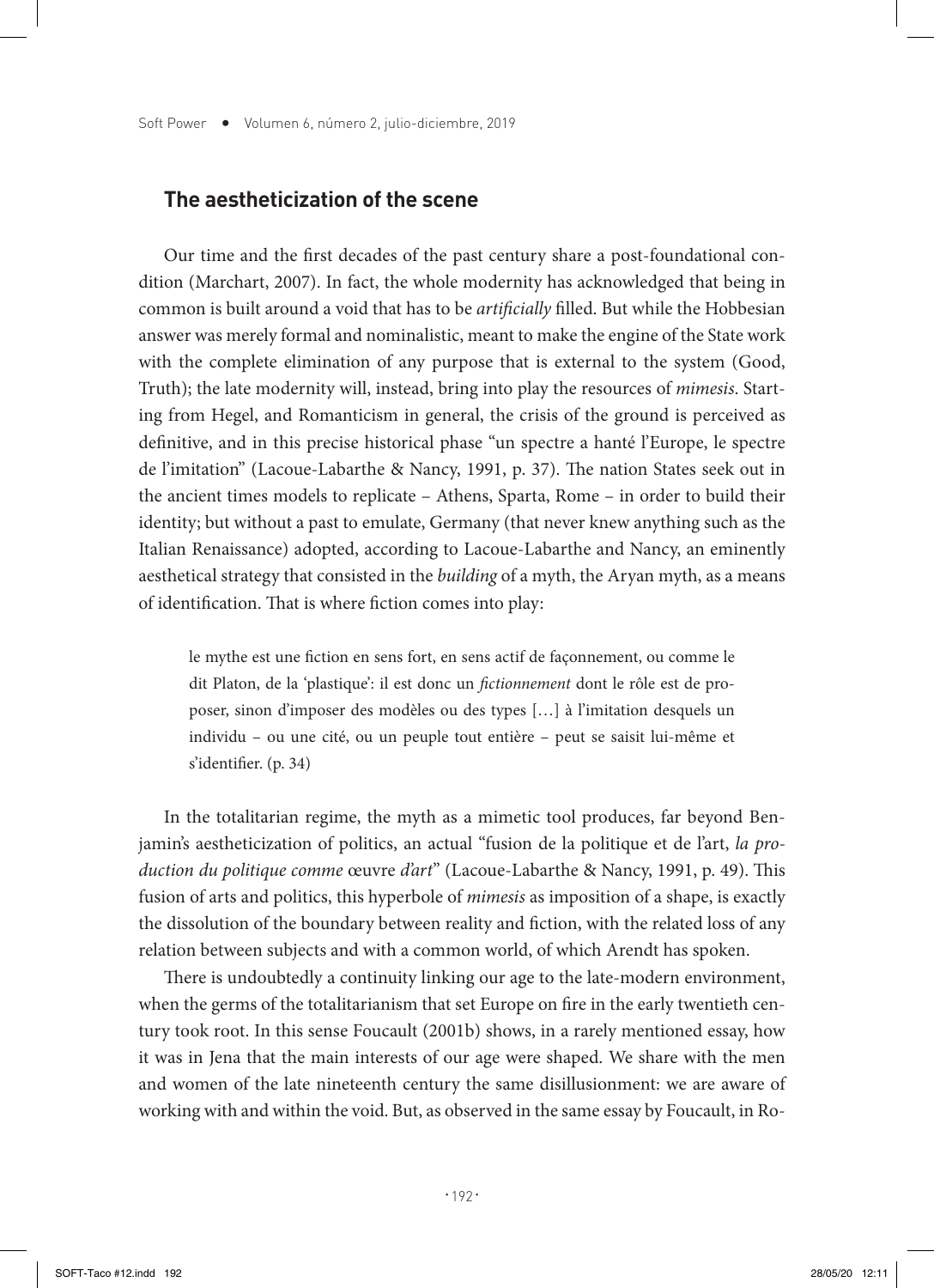manticism the effort to bring the multiple to a coherent synthesis comes to its maximum tension, the dispositive of representation cracks and the differences start to leak out. The social ontology becomes fragmented and disorganic, there is the shaping of a paradigm that first glorifies the individual and then tears down this pretentious atom too.

On one hand, in fact, the romantic subject sees itself as towering, separated from the world since it is forced to experience the inability of the universe to accommodate the genius consciousness. On the other, the imagination – skill "discovered" by Kant, in which Arendt will find a political power – "disgrega l'ordine in una confusione di oggetti parziali, spettrali, frammenti, colori, brandelli di realtà" (Bazzicalupo, 2013b). It is Hegel who points out

questa produzione di disintegrazione, di destituzione dell'ordine esistente, è un nodo, a mio avviso, cruciale. Il gesto negativo dell'immaginazione pre-sintetica pre-discorsiva distrugge ogni unità (della Realtà, dell'ordine immaginario e simbolico) smembra l'esperienza, instaurando le membra disiecta. Emerge un soggetto out of joint che coincide con l'immaginazione disordinante: lo dobbiamo prendere in carico in luogo di quel Soggetto della tradizione umanistica, feticcio fantasmatico che supporta l'ordine della realtà e si subordina agli interessi della vita.

The synthesis of the multiple, the project of which modernity consisted, gets harder as the production and proliferation of images do not simply populate the world, they *make* the subject itself. Obviously the spread of imagination will happen at a later time, after the tragedy of totalitarianism, and after the victory of liberal democracies. Shouting "*Imagination to Power!*", the 1968 will blow up the logic of representation, of the *reductio ad unum*: now alongside the crisis of Keynesianism – which brings the "impossibilità di una sintesi di linguaggio economico e politico" (Bazzicalupo, 2006, p. 106) –, the differences start disseminating, "il singolo vivente, attraverso la rivendicazione della propria differenza, rivendica la propria concretezza non più sacrificata all'ideale, rivendica la corporeità, il corpo proprio che era stato disciplinato e normalizzato nelle reti di controllo sociale e morale" (Bazzicalupo, 2013, p. 65).

In this situation, the representation shatters: "the self-compulsion of ideological thinking" Arendt talks about, the manufacturing of a "fictional truth" to encompass the subjects, depriving them of any relationships with reality, becomes impossible. In fact, Politics now deals not anymore with citizens – legal entities framed in a status – but with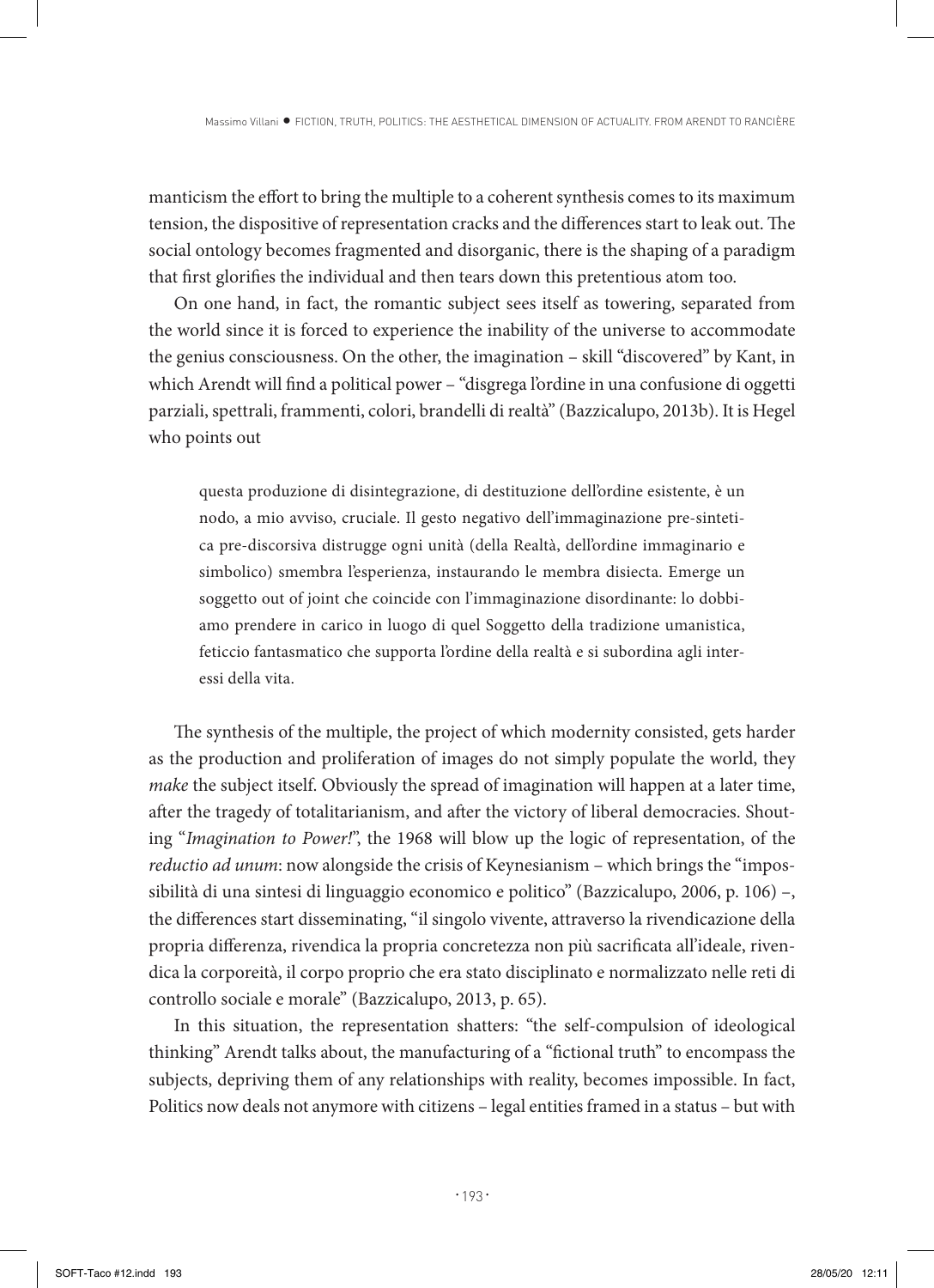living bodies stating their wishes and needs, asserting their imagination. The engineering of truth, or, which is the same, the lie systematically elevated as reality, can't measure up against the centrifugal force of bodies expressing each its own unique truth. The subjects escape the representative cone and establish themselves outside of any fusional or sacrificial logic.

This means that truth itself changes status: it is no longer something transcendental, impassive about the experiences of the single subjects. On the contrary, the latter are themselves bearers of their own truth, they do not refer to anything external, and they outline their own unique and singular truth in the world. As perfectly summarised by Blanchot – who was able to grasp, not by chance, the idleness of 1968 as mere manifestation or manifestativity (1983) – "Je ne représente plus, je suis; je ne signifie plus, je présente" (1949, p. 317).

#### **Immagination and mediality**

Although quick and lacking, the *excursus* carried out so far has shown how in current social ontology the relationships between truth, lie and politics are such that the "ideological" dispositive stigmatised by Arendt (1973, pp. 460-479) will surely no longer take a hold. However, it is not licit to draw from this the conclusion that the lie is not a danger anymore and that we live in the triumph of truths.

First of all, it should be pointed out that the economical-political system immediately catches the libidinal push that takes away the subjects from the representative cone. Therefore, the productive system does not castrate but rather encourages this differential exuberance, this narcissism of self-exposure. The new capitalism has absorbed and bent to its own ends the most radical concepts expressed during the protests of 1968:

c'est en s'opposant au capitalisme social planifié et encadré par l'État – traité comme obsolète, étriqué et contraignant – et en s'adossant à la critique artiste (autonomie et créativité) que le nouvel esprit du capitalisme prend progressivement forme à l'issue de la crise des années 60-70" (Boltanski & Chiapello, 1999, p. 313).

What matters the most with regard to our topic is the fact that imagination, whose negative aspect we previously mentioned, loses exactly this fundamental political power of destroying the existent: of conceiving the given not as a destiny, but rather as a con-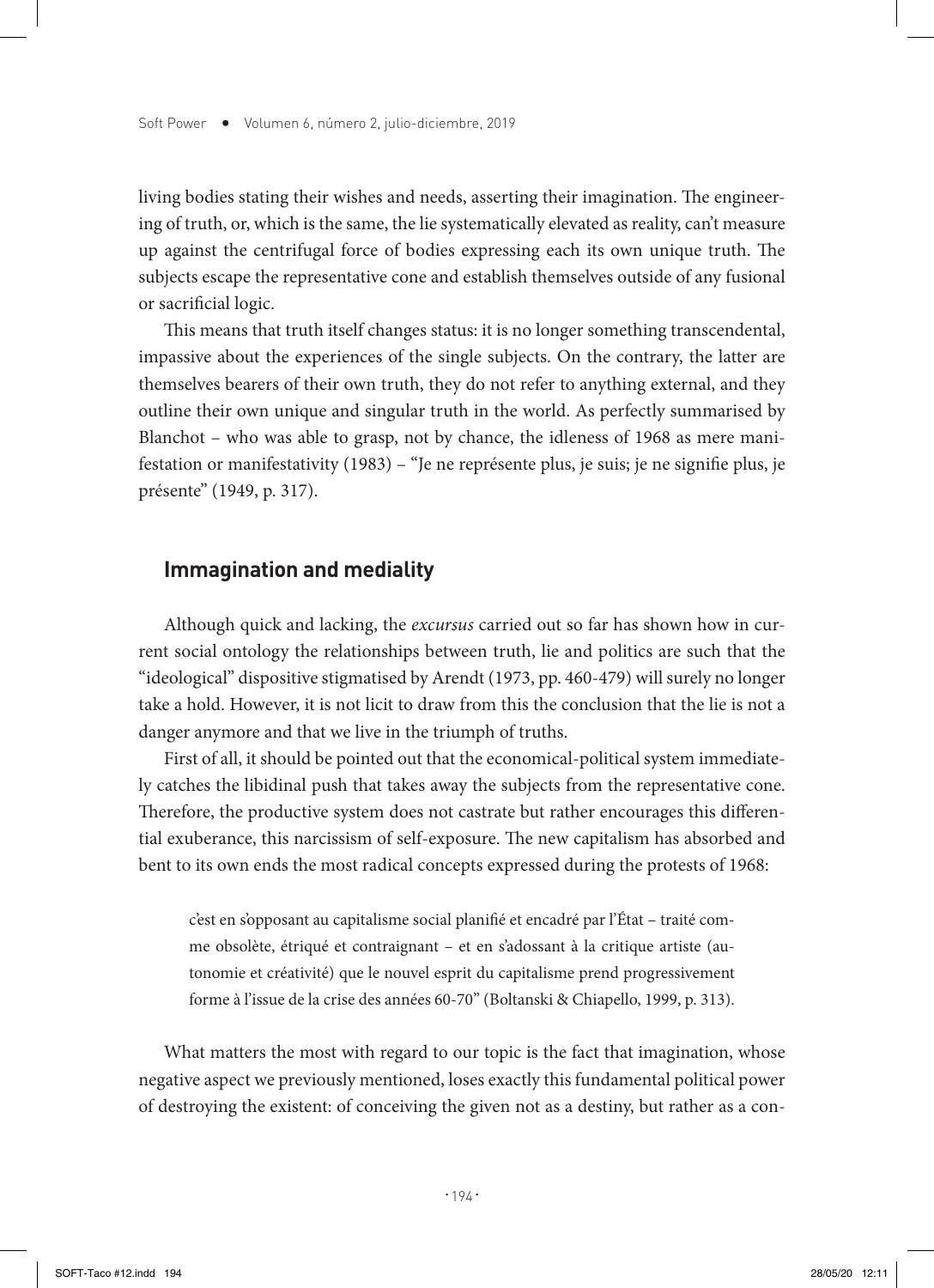tingency that can always be altered. "L'immaginario dilagante, annullato ogni interdetto edipico, si manifesta nell'ingiunzione superegoica a godere, a autorealizzarsi, a lasciar proliferare la libera produzione di fantasie che offrano immediata soddisfazione e godimento" (Bazzicalupo, 2013b). If the imagery is the "surplus libidico che sostiene [ogni] assetto di poteri"; today, imagination is no longer able to dismantle such structure, since both – imagery and imagination – vanish into the dimension of simulacrum (Baudrillard, 1981).

In the *age of the world picture*, the age in which images propagate without overlapping any original given, but rather building the world itself as pure surface that does not refer to anything underneath (Ferari & Nancy, 2002; Nancy, 2002), the exercise of suspicion becomes problematic: there is no hidden reality beyond the ideological curtain. Modernity has thought emancipation starting from the idea of an original separation: the community, separated from itself according to the law of capital, met its own essence as something alien to stand up against; the liberation could only be thought in terms of a restoration of unity, a reappropriation of the alienated essence. The emancipation was the reappropriation of the truth hidden behind the ideological curtain.

It's hard to still conceive emancipation, politics in general, in these terms, in a world that no longer distributes itself according to depth and ulteriority, but according to surface. In the age of constant simulation, the fundamental category seems to be undecidability, that is the impossibility to oppose the fact to the lie. By virtue of all of this, it is right to consider, alongside Ferraris, the post-truth as "*l'essenza della nostra epoca*" (Ferraris, 2017, p. 10). Detached from any adherence to facts, and still imposed thanks to the "trumpets" (pp. 7-19) of the new media as incontrovertible truths, opinions constitute the dimension in which the whole modern politics operate.

Starting from this diagnosis, there are two viable paths. The first aims to rebuild ontology to make it the foundation of politics and ethics. According to this perspective, it is possible to conceive something like politics or ethics only on the basis of a univocal reality, taken away from the arbitrariness of the opinion. This is the very path consistently developed by Ferraris, who has been committed for years to the rebuilding of a new realism (Ferraris 2012; 2011; Putnam, 2005). However, it is also possible to think of a kind of politics that takes the impossibility of a legislative transcending not as a limitation but rather as a specific resource. In other words, although it is no longer possible to perform the unmasking, the tearing of the veil that hides or distorts the facts to make the truth emerge, it is still possible to break into the scene and disarticulate the relations of power and the effects they produce.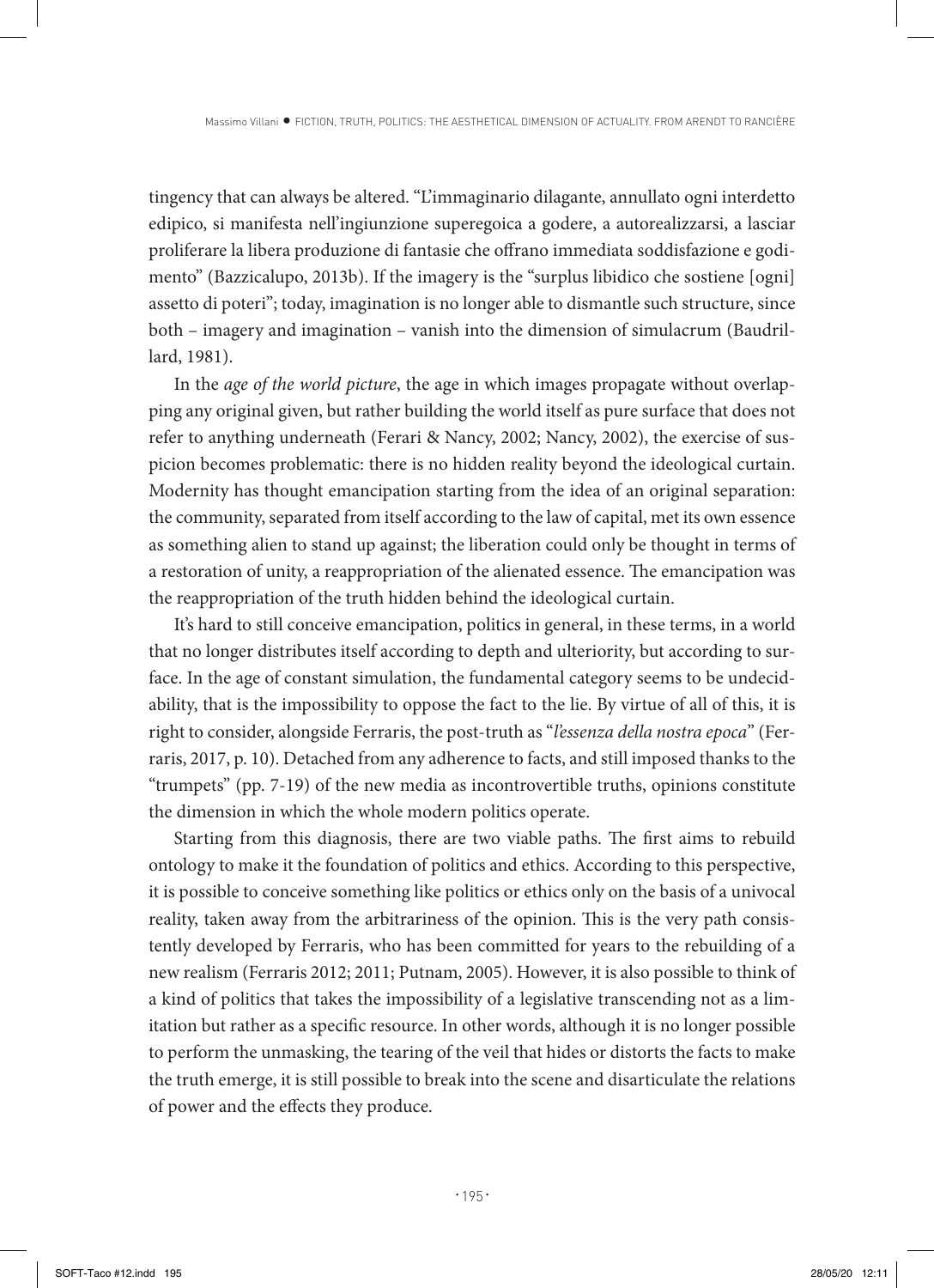In the meantime, only incidentally, one could say that the "populist moment" (Cacciatore, 2019) identifies a phase of radical transformation in the political space that, in so far as it finds in Laclau its theoretical basis, conceives hegemony as a *strategy* rather than a truth (Bazzicalupo, 2010). The populist logic adjusts itself to the extreme social fragmentation which is the premise of the neoliberal scenery, and it does not oppose to it an identitary subject responsible of showing the real and coherent movement of history, but builds a front of antagonism that has rhetorical basis, rather than ontological.

Regardless, it is necessary to acknowledge that in the current neoliberal form – leaving out the question about the end of neoliberalism (Crouch, 2011; Fraser 2017; De Carolis 2017) – democracy

con la sua legittimità neutralistica e procedurale lascia vuoto o quasi, lo spazio cavo, il trono dell'imperatore assente e sposta la sua invadenza dai luoghi istituzionali del governo al *medium*, la comunicabilità stessa, esattamente ostruendo, in dominio latamente politico, lo spazio che dovrebbe rimanere aperto alla interrelazione e alla politica. (Bazzicalupo, 2000, p. 7)

We are in a "medial reality". The expression is paradoxical, but it shows how there is no reality beyond the spurious space – loaded with cognitive and emotional stains that cloud the Habermasian communicative action – in which the subjects occur mutually to assert their own difference, their singularity. There is no reality beyond the *medium* and the *medium* is counterfactual. It is not compared to an external referent, but rather, as McLuhan stated many years ago, *the medium is the message* (McLuhan, 1964). The political life wears itself off in this aesthetical, medial dimension, in the emotional and cognitive surges that arise in this space.

From this perspective, Arendt's appeal to a substantial, factual reality, which is separated and independent from human conflicts, appears problematic: "in their stubbornness, facts are superior to power; they are less transitory than power formations" (Arendt, 1968, p. 259). According the philosopher, truth "possesses a strength of its own: whatever those in power may contrive, they are unable to discover or invent a viable substitute for it. Persuasion and violence can destroy truth, but they cannot replace it" (p. 259). The very idea of replacement suggests that factual truth might be somewhat safe, separated from the dimension in which human interactions occur. Arendt concludes, "truth it is the ground on which we stand" (p. 264).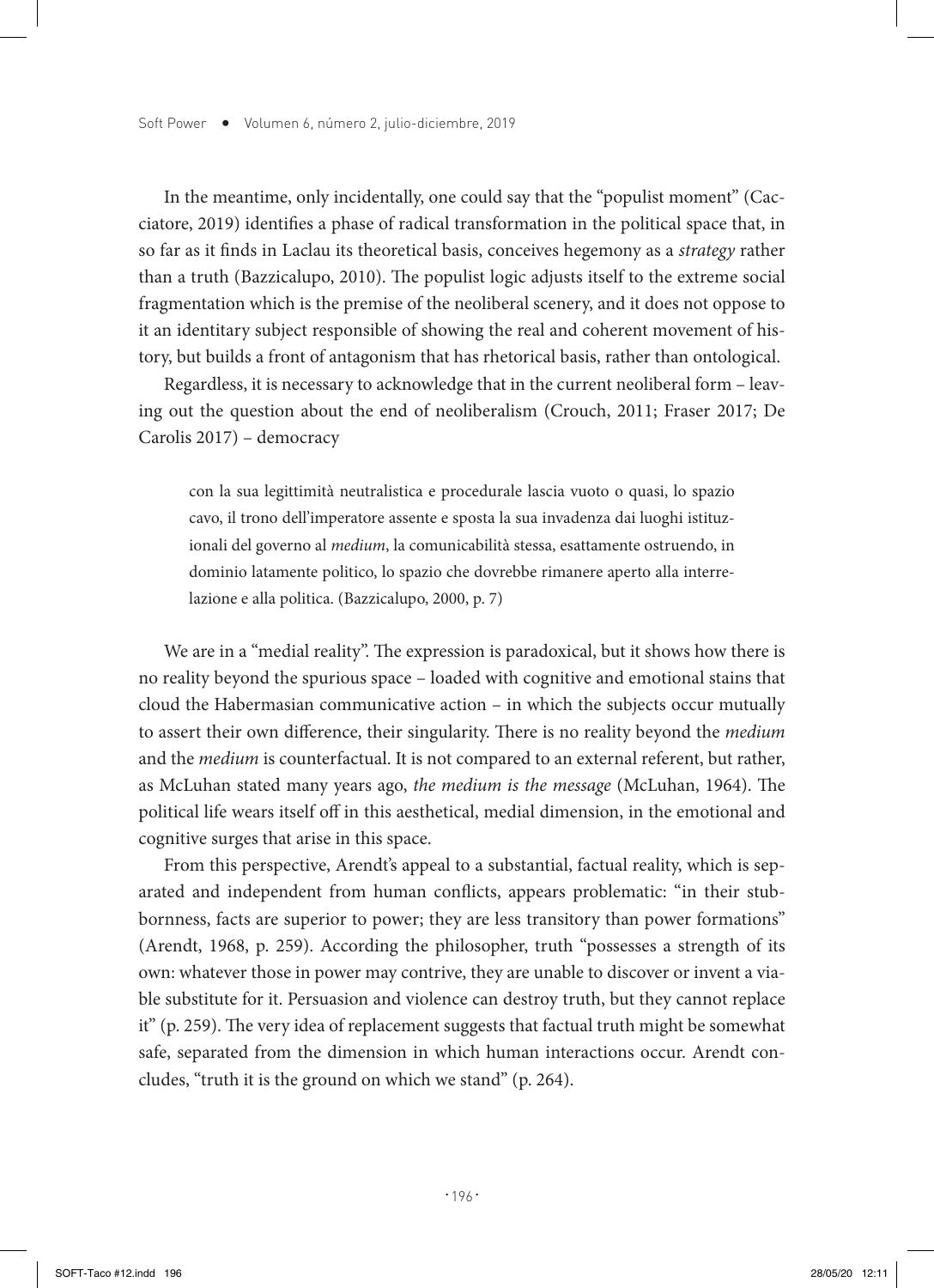#### **Great democracy**

It is possible to introduce a new theoretical hypothesis starting from cues offered by Arendt herself. Starting from the relational character of factual truths. Distinct from rational truths, such as logical-mathematical axioms, "facts and events – the invariable outcome of men living and acting together" (Arendt, 1968, p. 231) immediately deal with an intersubjective space: "factual truth is always related to other people: it concerns events and circumstances in which many are involved; it is established by witnesses and depends upon testimony; it exists only to the extent that it is spoken about, even if it occurs in the domain of privacy" (p. 238). It is *this* truth that, according to Arendt, is "political by nature" (p. 238).

This emphasis on the conditional nature of truth overturns the reasoning: in an exquisitely political logic, it's not the men who stand on the ground of truth, an it is rather responsibility of the political actors, not just in terms of its transmission, but its *formation* as well. In other words, politics exist because there is a narrow space between harmful and deceitful manipulation of facts, and the generative shaping of truth: it's

the very narrow path between the risk of considering them the result of some kind of necessary development men could not prevent, and hence can't do anything against it, and the risk of denying them, of trying and manipulating them away from the world" (Arendt, 1968, p. 259).

The political action needs to make room for itself between the "coercion of truth" (p. 246) and that delicate contingency of facts and events "which is the price of freedom" (p. 243).

It's this very space that Rancière tries to explore, firmly proposing a knot between politics and fiction. To make this clear, it is necessary a short digression to go back to what Rancière consider the historical preconditions – the material *a priori* – of contemporary democracy. In fact, Rancière pinpoints what he calls an "aesthetical revolution" happening in Europe at the end of the XVIII century. This revolution wasn't acknowledged by political theory, or even sought out as a project by political praxis. It is a transformation of subjectivities that concerns their way of being in the world, of perceiving themselves and their relationship with their context. In this strong sense this is about an "aesthetical" revolution: it's about the sensation what overwhelms the senses, in the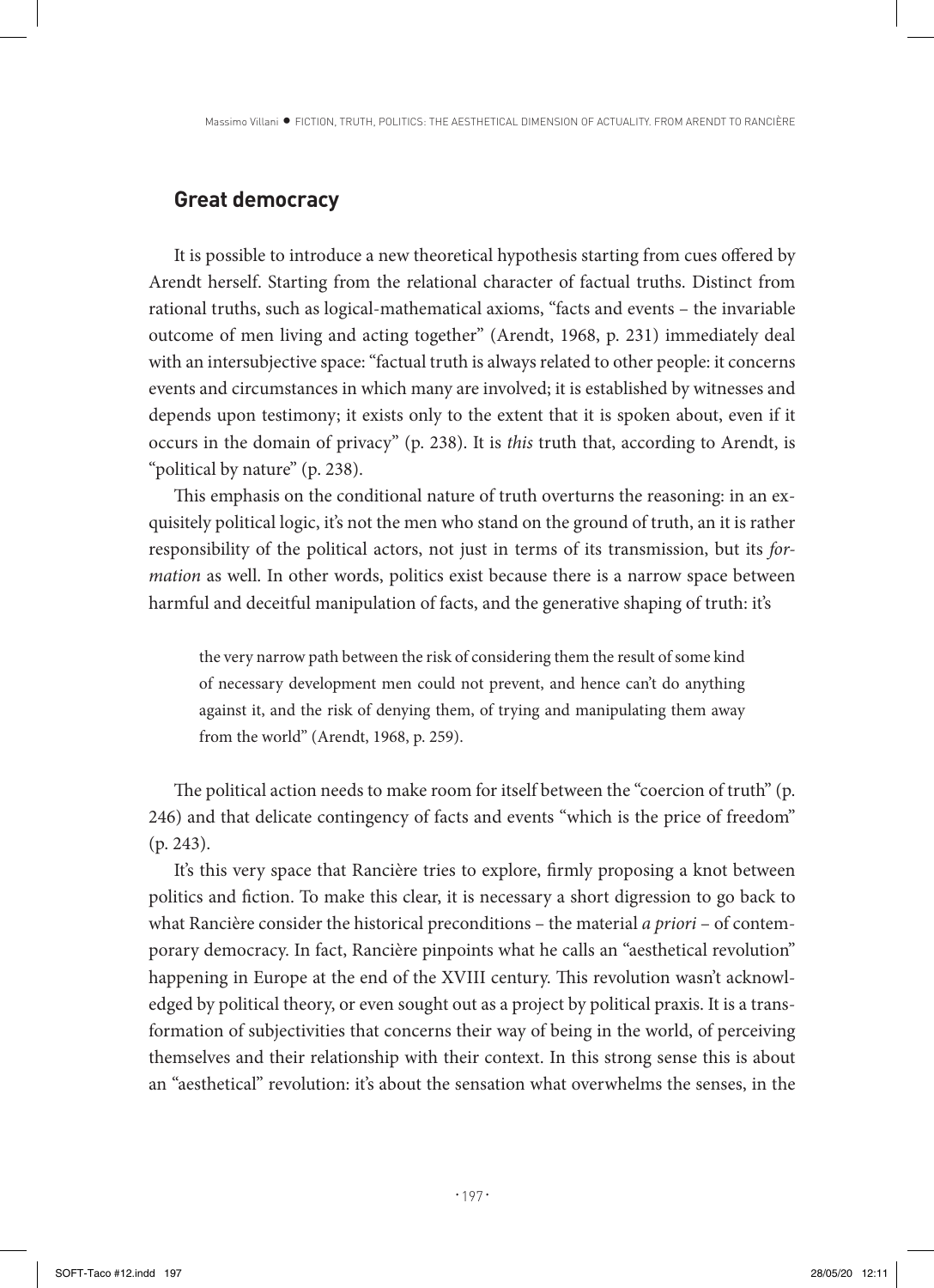material and symbolic chiasm that constitutes it; it is a transformation of the living forms, of the "ways of speaking and acting", as Rancière frequently says.

Secondarily, it is an aesthetical transformation that, as in the field of arts, reaches self-awareness, self-representation. In fact, what from this period onwards will be called "art", in the singular, is a set of practices that become identifiable within a new material and symbolic configuration of the common world. In order to define this configuration, Rancière refers to the meaning 'aesthetics' took on with Hegel, rather than to the one it had with Baumgarten and Kant. While the latter regards the field of sensory knowledge – an inherently confused knowledge, awaiting to be refined by intellect – with Hegel, and generally within the context of Romanticism,

sous le nom d'esthétique, s'opère une identification entre la pensée de l'art – la pensée effectuée par les œuvres de l'art – et une certaine idée de la 'conaissance confuse': (…) non plus une moindre conaissance mais proprement une *pensée de ce qui ne pense pas*" (Rancière, 2001, p. 14).

"Aesthetics' is not, therefore, the sphere that deals with art, but 'une idée de la pensée selon laquelle les choses de l'art sont choses de la pensée'" (p. 12). Thus, it is the development of a new artistic regime of identification, one that Rancière calls "aesthetical", by virtue of which the objects of art are identified according to their belonging to a specific field of the sensible.

In the previous regime, instead, the "poetic or representative" one was the concept of *mimesis*, the one organising the ways of doing that make a work eligible of being considered artistic; but "la *mimesis* n'est pas la loi qui soumet les arts à la ressemblance. Elle est d'abord le pli dans la distribution des manières de faire et des occupations sociales qui rend les arts visibles" (Rancière, 2000, p. 30). This means that some practices were acknowledged as artistic within a specific distribution of the sensible which was hierarchical and divisive: manual workers are banned from both creative leisure and genuine political capability, as they live submerged in the blind dimension of necessity; instead, intellectuals are properly active men, as they have a vision of the whole, so they are able to conceive common purposes and the means to achieve them. This division of humanity is symmetrical to the one establishing itself in the realm of arts: comedy befits the humble, tragedy befits aristocrats, and it is tragedy's duty to represent a rational, no longer aleatory, concatenation of events that in their causal order trace a rational structure, with a beginning, a development, a fulfilled purpose.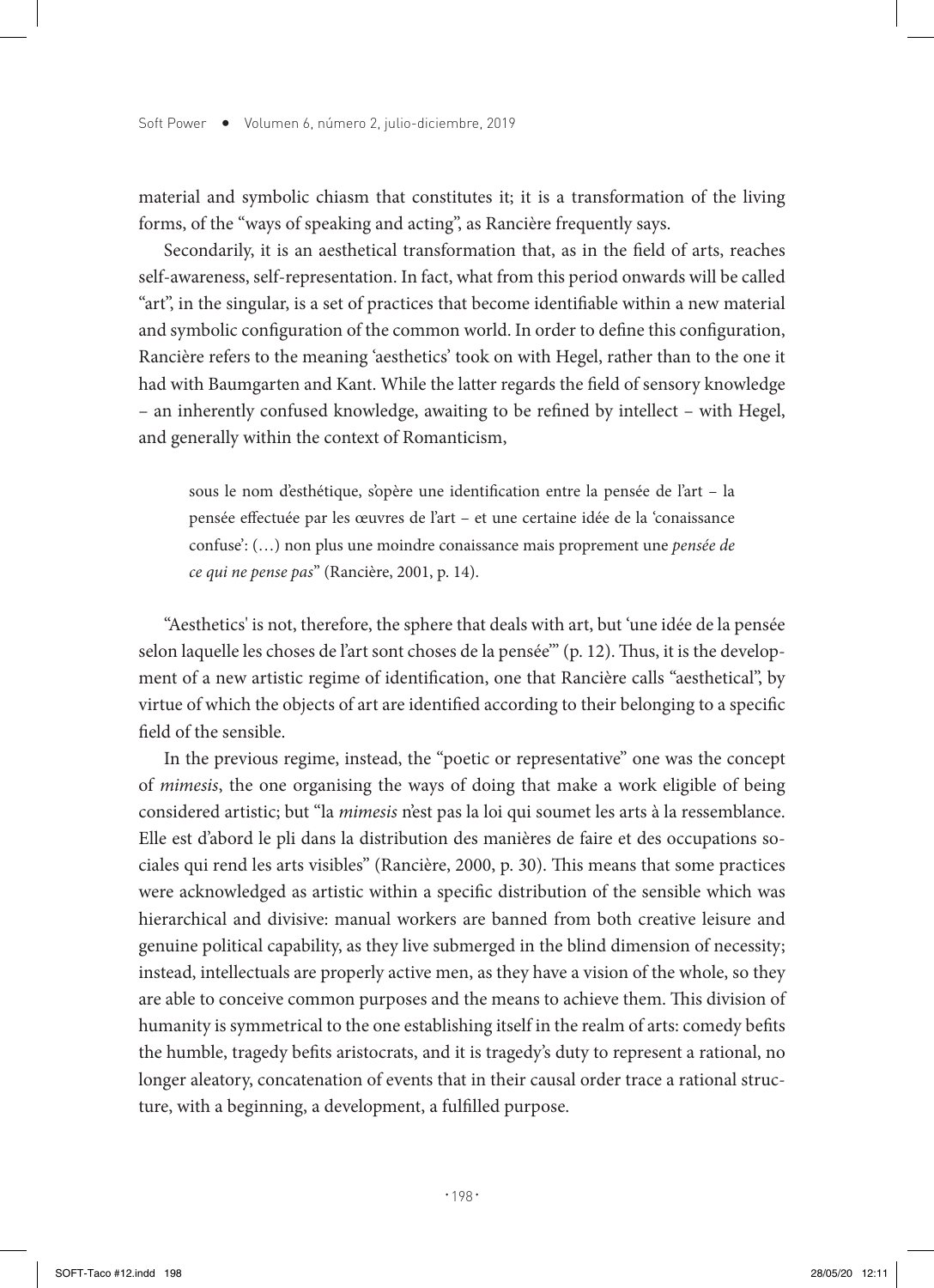La distinction poétique entre deux types d'enchaînement des événements repose sur une distinction entre deux types d'humanité. Le poème, dit Aristote, est un agencement d'actions. Mais l'action n'est pas simplement le fait de faire quelque chose. C'est une catégorie organisatrice d'un partage hiérarchique du sensible. Selon ce partage, il y a des hommes qui vivent au niveau de la totalité, parce qu'ils sont capables de concevoir de grandes fins et de chercher è les réaliser en affrontant d'autres volonté et les coups de la fortune. Et il y a les hommes qui simplement voient les choses leur arriver. […] Ceux-là sont appelés hommes passifs ou 'mécaniques', non parce qu'ils ne font rien mais perce qu'ils ne font rien d'autre que faire, qu'ils sont exclus de l'ordre des fins qui est celui de l'action. (Rancière, 2014, p. 22)

At the end of the XVIII century this partition of the sensible collapses, shattering "la barrière mimétique qui distinguait les manières de faire de l'art des autres manières de faire et séparait ses règles de l'ordre des occupations sociales" (Rancière, 2000, p. 33). The aesthetic regime places all the practices on an only plane and breaks down the walls that divide humanity and that assign each one to a specific place, a specific role and a proper self-representation. This transformation is the root of our democracy as it constitutes "le moment de formation d'une humanité specifique" (p. 33). These new forms of life tear apart the representative logic because they discover "une capacité inédite des hommes et des femmes du peuple à accéder à des formes d'expérience qui leur était jusque-là refusées" (Rancière, 2014, p. 20). Anyone is granted any experience.

Literature acknowledges this revolution "changeant non plus la mécanique de l'État et des lois mais les formes sensibles de l'expérience humaine" (Rancière, 2008, p. 12). For example, (and Rancière shows this applies to any 'hero' of this new literature, from Woolf 's Mrs. Dalloway to Conrad's adventurers) Emma Bovary is "désireuse de vérifier dans sa vie le sens de quelque mots dérobés aux livres destinés aux âmes d'élite (*félicité*, *ivresse*, *passion*)" (Rancière, 2014, p. 28), just like the protagonists of the French workers movement between 1830 and 1848. As Rancière shows in a remarkable archival research (Rancière, 1981), they projected themselves out of the status of "workers", "proletariat", "laborers", men whose bodies and minds were shaped by manual labor, who presumably are not expected to think. Instead, they devoted their nights, the time reserved for rest, to intellectual activities, reading, studying, discussing amongst themselves and with their masters, they altered the partition of times, spaces and roles they were destined to,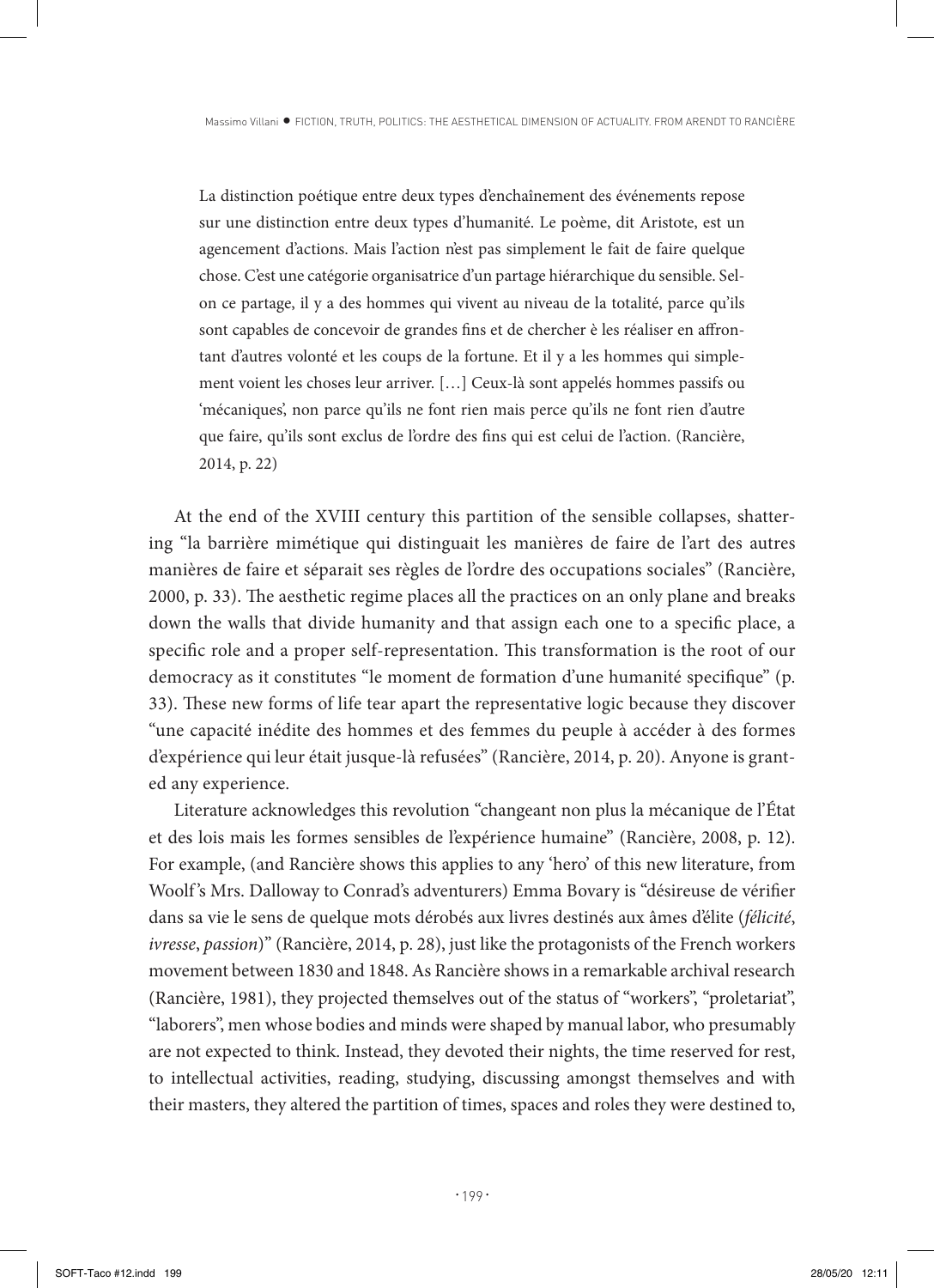they did not act as workers anymore: to reclaim the rights they are entitled to as workers, they take on an identity that is not the one of workers.

The most important point to our discussion is the rise, within the context of this aesthetical transformation, of a new fabric of the sensible in which, any axiological division being crumbled, all the entities coexist on the same plane without the possibility of establishing a normative and organizative principle that would transcend this very plane. Just as in the novels of Flaubert, Proust or Woolf, everything is on equal plane, worthless objects, thoughts, desires, dreams, overwhelming passions, moods, sounds, scents, ethereal sensations. Nothing is subjected to anything, everything expresses itself in a scene made of mere multiplicity, that in turn does not move forward to a development and a teleologically oriented concatenation of specific actions, but that simply expresses itself. There is only one cosmic concatenation keeping together the lives of everyone through "la puissance des éléments atmosphériques, les intensités du soleil et du vent et la multiplicité des événements sensibles dont les cercles s'élargissent è l'infini" (Rancière, 2014, p. 25). Rancière uses the expression "grande démocratie" to define this system of sensible coexistences "qui revoque l'étroitesse de l'ordre ancien des conséquences causales et des convenances narratives et sociales" (p. 26). This paratactic coexistence of all the entities is the *a priori* of democracy as it makes possible to disidentify, to create an interval regarding the place and role, the shift of anyone towards any region of being. Rancière defines as "metapolitics" the fundamental figure of modern political philosophy that aims to eliminate this egalitarian coexistence and reinstate a normative and axiological principle. A discourse of Marxian character makes political philosophy "une symptomatologie qui, dans chaque différence politique, par exemple celle de l'homme et du citoyen, détecte un signe de non-vérité" (Rancière, 1995, pp. 119-120). It's this very interval that metapolitics aims to remove, filling it through a reality that it locates in the social:

La méta-politique c'est le discours sur la fausseté de la politique qui vient doubler chaque manifestation politique du litige, pour prouver la méconnaissance de sa propre vérité en marquant à chaque fois l'écart entre les noms et les choses, l'écart entre l'énonciation d'un *logos* du peuple, de l'homme ou de la citoyenneté et le compte qui en est fait, écart révélateur d'une injustice fondamentale, elle-même identique à un mensonge constitutif. (p. 119)

According to Rancière, the temptation of removing this interval is the illusion that it is possible to restore an allegedly lost unity, eliminate the alienation and erase the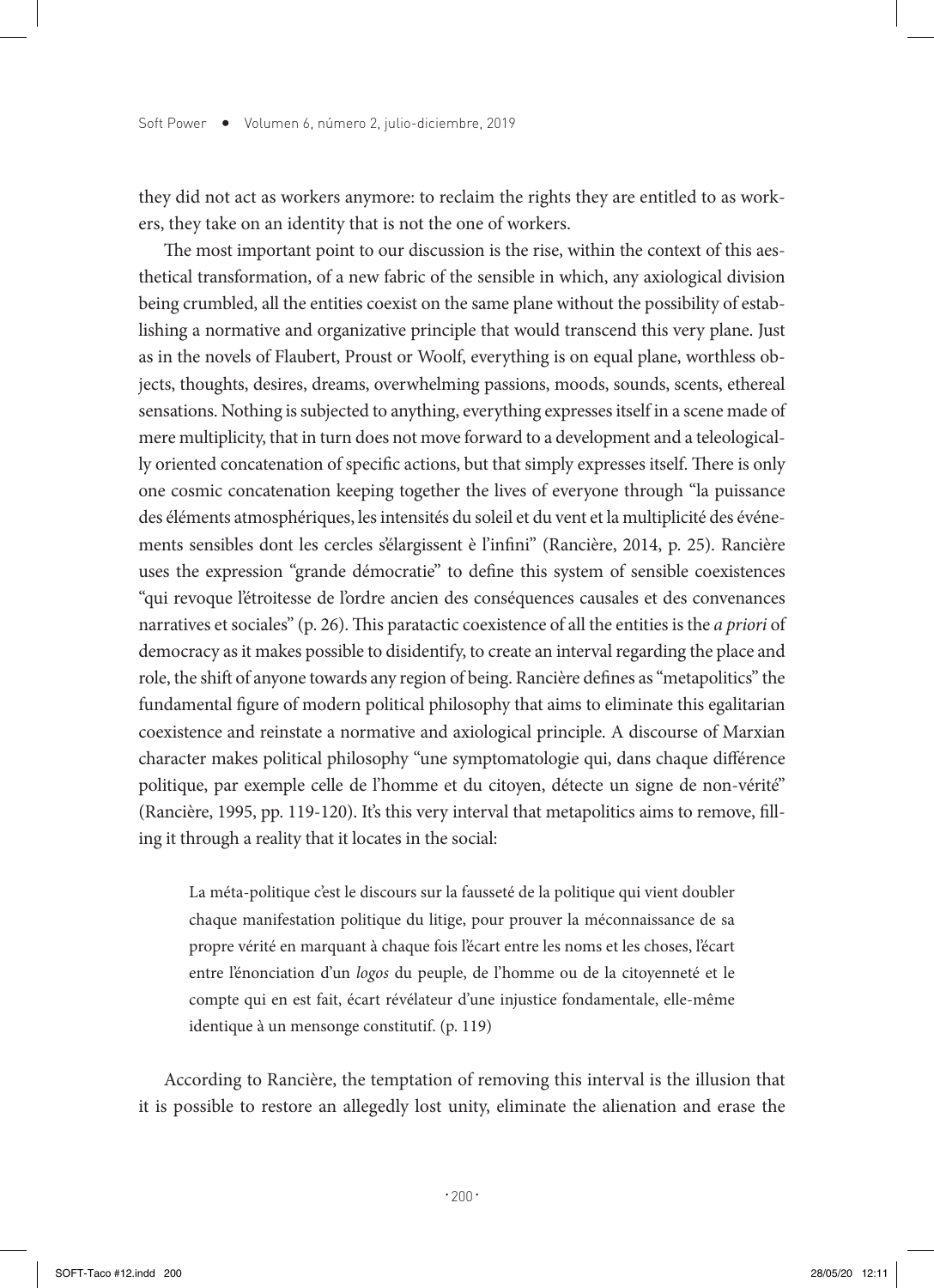improper element in which politics sets itself. The idea of a separation that must be suppressed supports the whole discourse of critical theory: separation between immediate experience and truth of the experience itself; separation between the world of appearances, the spectacle maliciously put on by the power, and the truth of this spectacle that that stands outside: separation, then, between fiction and reality. In so far as it boosts the political productivity of fiction, Rancière's solution may sound *naif*, ingenuous. It is actually based on the previously mentioned revolution of "formes sensibles de l'expérience humaine", a transformation that, when it fully deploys its effects, cannot be disregarded today: let's consider commoditized technologies like Deepfake, augmented reality experiences, wearable devices like Google Glasses or more invasive ones that promise a perfect symbiosis with the AI (Cuthbertson, 2019; Montani, 2014). All of this makes the truth/fiction distinction more difficult. The world of sensible equality is the one where emotions, dreams, volitions, desires and 'things' coexist on the same plane.

#### **Fiction and truth**

The very concept of separation needs to be reconsidered. On one hand, contemporary subjectivations wish to erase that "separation perfected" from which Debord starts, in 1967, his analysis on the society of the spectacle (Debord, 1996): they do not want to be in front of a performance, they want to be in it, be a part of it. On the other hand, this projecting oneself into the "show" does not equate the reappropriation of a previously alienated essence; it is not the access to a solid reality beyond the prism of illusion.

In the neoliberal scenery, as previously described, to be inside means to coexist on a plane of "simultanéité non coordonnée des choses ou des êtres, la contingence de leur coappartenances, la dispersion des profusions d'aspects, d'espèces, de forces, de fomres, de tensions et d'intentions" (Nancy, 2011, p. 90). This is how Nancy defines "struction", that is "l'état de l''avec' privé de la valeur de partage, ne mettant en jeu que la simple contiguïté avec sa contingence" (p. 90). Ontology of actuality displays the simple heap, the mass, the multiplicity deprived of synthesis, the *separation* that is necessary to touch, the proximity. Not the separation from the alienated essence, but rather the distance that allows proximity.

Now, this mere coexisting outside of any shared essence is, for Rancière, what makes emancipation possible: "la distance n'est pas un mal à abolir, c'est la condition normale de toute communication. Les animaux humains sont des animaux distants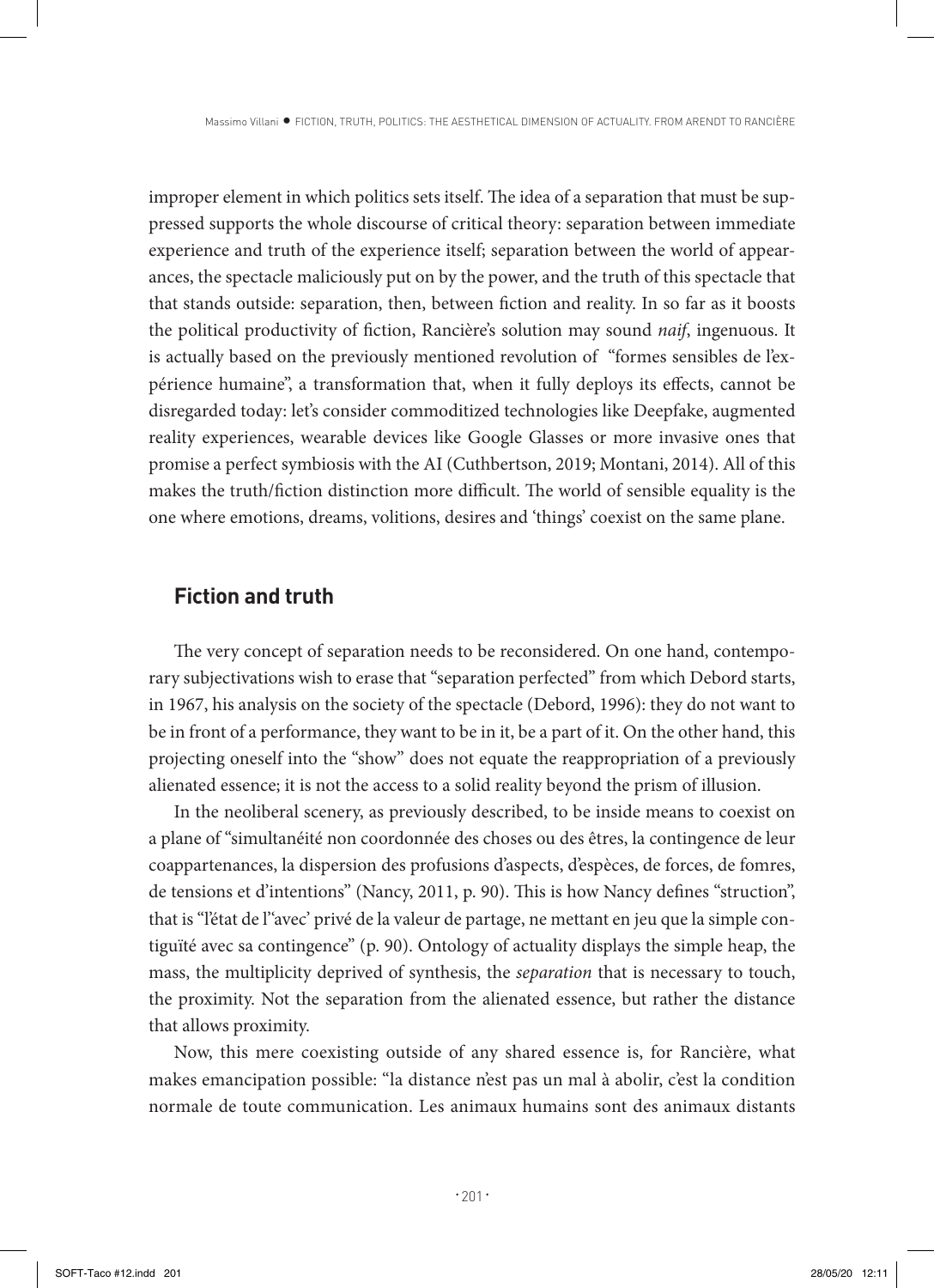qui communiquent à travers la forêt des signes" (Rancière. 2008, p. 16). Emancipation is not the process that leads men into meeting again in the element of truth. On the contrary, it's anyone's ability to experience a "dissociation", the opening of a distance from the place and the role they were assigned. An emancipated community, Rancière says, it's not a community ascribing its immanence to an original essence, a harmonious community, in which "chacun est à sa place, dans sa classe, occupé à la fonction qui lui revient et doté de l'équipement sensible et intellectuel qui convient à cette place et à cette fonction" (p. 48). An emancipated community is rather one made of "conteurs et de traducteurs", that is, made of subjectivities that relentlessly produce signs, open intervals, separate themselves from any alleged place of election. It's a community that imagines, that gives up the dream of obtaining a proper body beyond its own imagination:

congédier les fantasmes du verbe fait chair et du spectateur rendu actif, savoir que les mots sont seulement des mots et les spectacles seulement des spectacles peut nous aider à mieux comprendre comment les mots et les images, les histoires et les performances peuvent changer quelque chose au monde où nous vivons" (p. 29).

In the aesthetical, medial dimension, in which politics sets itself today, rather than building a solid ontology to entrust with a universal truth, separated from the ups and downs of human affairs, it is perhaps possible to discover the political potential of fiction. On the other hand, it is not the science of truth that is necessarily going to enlighten the political praxis: "il n'y a pas d'évidence que la connaissance d'une situation entraîne le désir de la changer" (Rancière. 2008, p. 33). Fiction, for Rancière, is not lying: "feindre, ce n'est pas proposer des leurres, c'est élaborer des structures intelligibles" (Rancière, 2000, p. 56). In some sens, one can never get out of fiction, as real, in the Lacanian sense; to be thought needs to be preliminary woven into a symbolic and significant texture:

Le réel doit être fictionné pour être pensé. Cette proposition est à distinguer de tout discours – positif ou négatif – selon lequel tout serait 'récit', avec des alternances de 'grands' et de 'petits' récits. La notion de 'récit' nous enferme dans les oppositions du réel et de l'artifice où se perdent également positivisteset déconstructionnistes. Il ne s'agit pas de dire que tout est fiction. Il s'agit de constater que la fiction de l'âge esthétique a défini des modèles de connexion entre présentation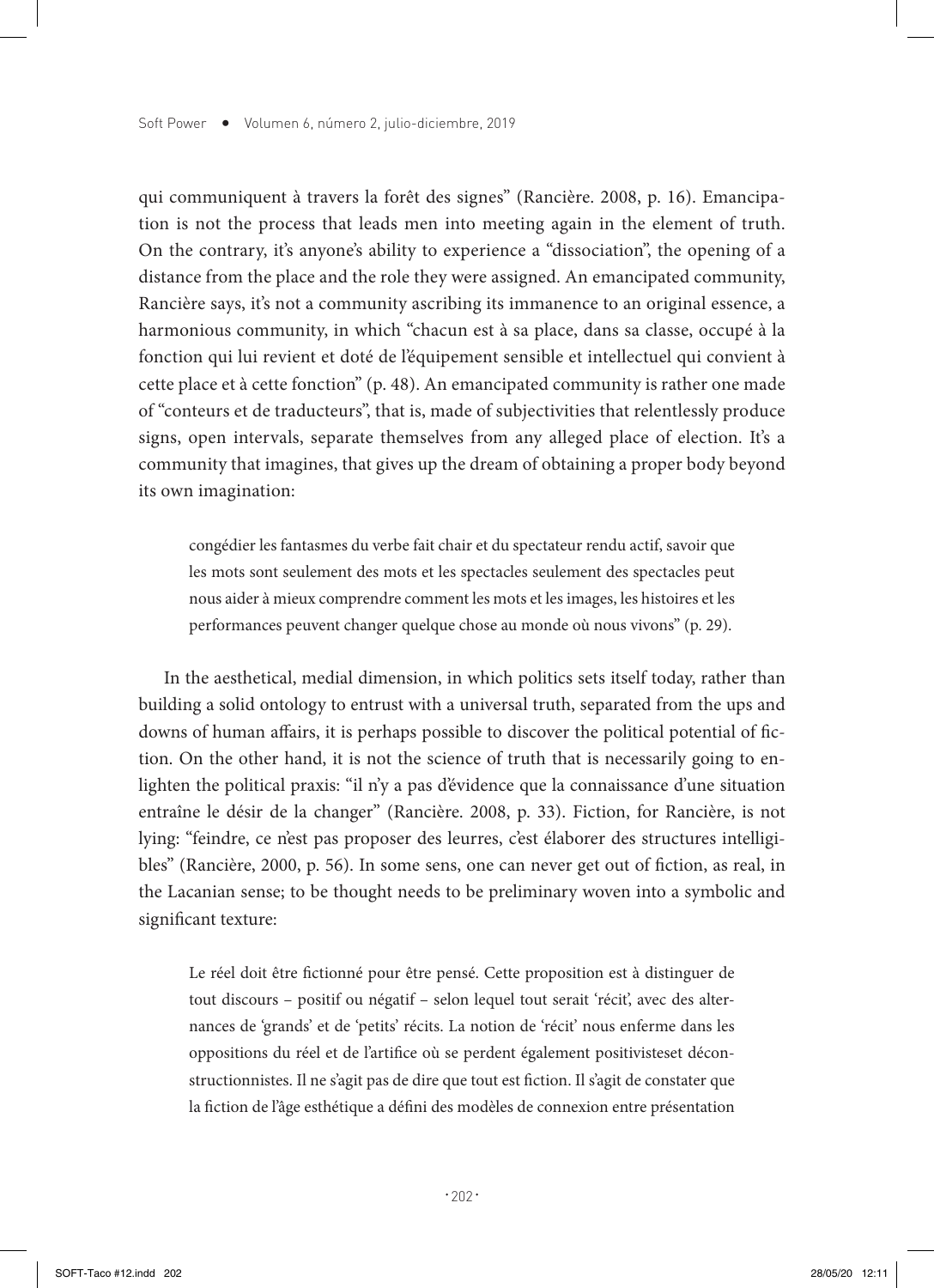de faits et formes d'intelligibilité qui brouillent la frontière entre raison des faits et raison de la fiction, et que ces modes de connexion ont été repris par les historiens et par les analystes de la réalité sociale. (p. 61)

Political praxis is therefore a quarrel on fiction: against the logic of (hierarchical and divisive) representation one can pit the fiction of the great coexistence putting all entities ('real' or 'fictional') on the same plane. But faking equality means in itself practicing it. Strangely enough, then, in the knot that ties politics and fiction, there is a politics of truth reconnecting Rancière to Foucault (Foucault 2008, 2012): not a universal, ontologically anchored truth, but rather a truth that is "testimoniale ed esistenziale, dove *logos* e vita, concetto ed *ergon* coincidono" (Bazzicalupo, 2016, p. 501). The political struggle, in the aesthetic dimension of actuality, plays out on the "effects" (Foucault, 2001), on the articulation of the symbolic-material framework. To paraphrase Foucault, fiction is not made for understanding, it is made for cutting.

# **References**

- Arendt, H. (1968). *Truth and Politics*. In Between Past and Future. Eight Excercises in Political Thought (pp. 227-264). New York: Viking Press.
- Arendt, H. (1973). *The Origins of totalitarianism*. New York: Harcourt Brace & Company.
- Bazzicalupo, L. (2006). *Mimesis e aeisthesis. Ripensando la dimensione estetica della politica*. Napoli: ESI.
- Bazzicalupo, L. (2006). *Il governo delle vite. Biopolitica ed economia*. Roma-Bari: Laterza.
- Bazzicalupo, L. (2010). *Prefazione*, in di J. Butler, E. Laclau, E. Laclau, Dialoghi sulla sinistra. Contingenza, egemonia, universalità (pp. V- XXXII). Bari: Laterza.
- Bazzicalupo, L. (2013). *Politica. Rappresentazioni e tecniche di governo*. Roma: Carocci.
- Bazzicalupo, L. (2013b). Immaginario, immaginazione e politica: tracce di una genealogia, in *Cosmopolis. Rivista di Filosofia e Teoria Politica*, 1-2. Retrieved from: < https:// www.cosmopolisonline.it/articolo.php?numero=IX22013&id=1>.
- Bazzicalupo, L. (2016). Critica senza criterio, senza giudizio né legge. Dal decostruzionismo a Deleuze e Foucault. *Filosofia Politica*, 3, 487-505.

Baudrillard, J. (1981), *Simulacres et simulation*. Paris: Galilée.

Blanchot, M. (1949). *La part du feu.* Paris: Gallimard.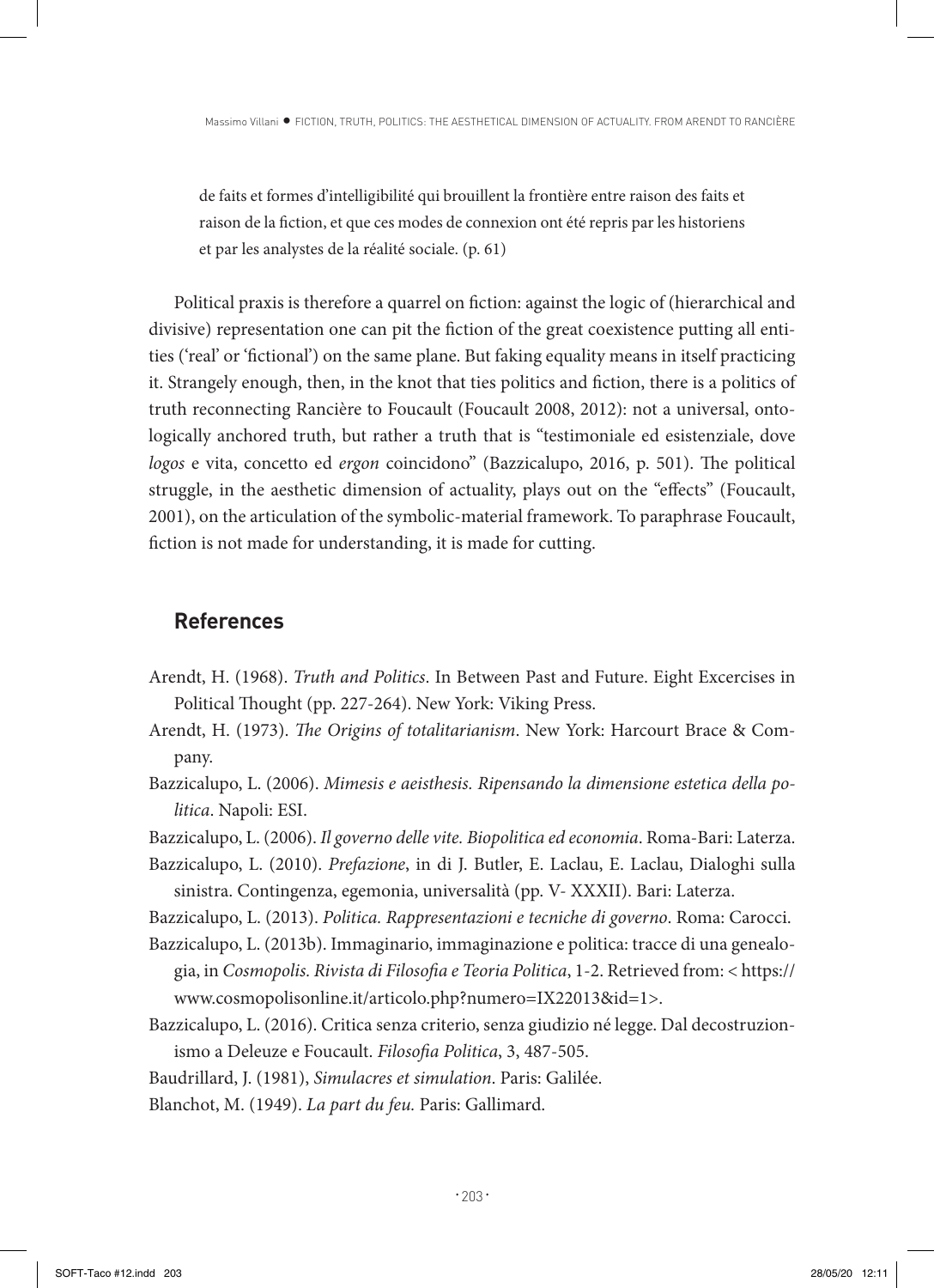Blanchot, M. (1983). *La communauté inavouable*. Paris: Éditions de Minuit.

- Boltanski L. & È. Chiapello (1999). *Le nouvel esprit du capitalisme*. Paris: Gallimard.
- Cacciatore, F.M. (2019). *Il momento populista. Ernesto Laclau in discussione*. Milano: Mimesis.
- Crouch, C. (2001). *The Strange Non-death of Neoliberalism*. Cambridge: Polity Press.
- Cuthbertson, A. (2019). Elon Musk's Neuralink plans to hook human brains directly to computers. In Indipendent, July 17 2019. Retrieved from: <https://www.independent.co.uk/life-style/gadgets-and-tech/news/elon-musk-neuralink-brain-computer-transhumanism-threads-a9007756.html>.
- Debord, G. (1996). *La société du spectacle*. Paris: Gallimard.
- De Carolis, M. (2017). *Il rovescio della libertà. Tramonto del neoliberalismo e disagio della civiltà*. Macerata: Quodlibet.
- Ferrari F. & J.-L- Nancy (2002), *Nus sommes: la peau des images*. Bruxelles: Gevaert.
- Ferraris, M. (2011). *Ricostruire la decostruzione: Cinque saggi a partire da Jacques Derrida*. Milano: Bompiani.
- Ferraris, M. (2012). *Bentornata realtà: Il nuovo realismo in discussione*. Torino: Einaudi.
- Ferraris, M. (2017). *Postverità e altri enigmi*. Bologna: Il Mulino.
- Foucault, M. (2001). Nietzsche, la généalogie, l'histoire. in M. Foucault, *Dits Ecrits tome II, 1976-1988*(pp. 1004-24). Paris: Gallimard.
- Foucault, M. (2001b). Le «non» du père, in M. Foucault, *Dits et Ecrits, tome 1: 1954-1975*  (pp. 189-203). Paris: Gallimard.
- Foucault, M. (2008). *Le Gouvernement de soi et des autres. Cours au Collège de France. 1982-1983*. Paris: Le Seuil.
- Foucault, M. (2012). *Le courage de la vérité*. Paris: Puf.
- Fraser, N. (2017). The End of Progressive Neoliberalism. In Dissent Magazine, January 2, 2017. Retrieved from: https://www.dissentmagazine.org/online\_articles/progressive-neoliberalism-reactionary-populism-nancy-fraser
- Lacoue-Labarthe P. & J-.L Nancy (1991). *Le mythe nazi*. Paris: L'aube.
- Marchart, O. (2007). *Post-Foundational Political Thought\_ Political Difference in Nancy, Lefort, Badiou and Laclau*. Edinburgh: Edinburgh University Press.
- McLuhan, M. (1964). *Understanding Media: The Extensions of Man*. London: Routledge and Kegan.
- Montani, P. (2014). *Tecnologie della sensibilità. Estetica e immaginazione interattiva*. Milano: Raffaello Cortina.
- Nancy, J.-L. (2002). *La création du monde ou la mondialisation*. Paris: Galilée.